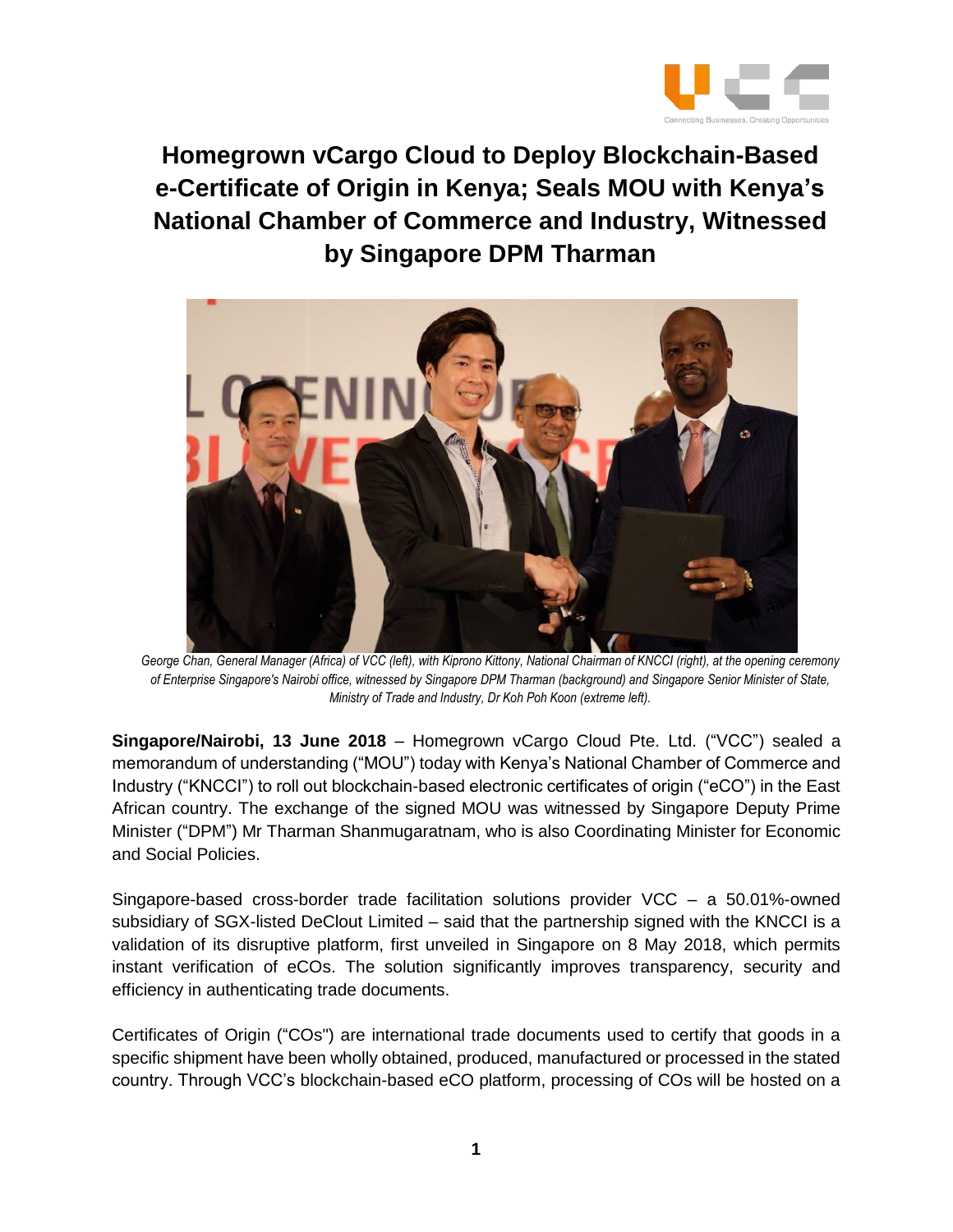

tamper-proof distributed ledger, which can then be authenticated and accessed by various stakeholders of the platform.

VCC and KNCCI exchanged the signed MOU at the official opening ceremony of Enterprise Singapore's Nairobi Office, which was officiated by Singapore DPM Mr Tharman. The witnessing of this exchange by DPM signifies the importance and significance of the platform, and further strengthens VCC's position in Kenya and in the East African region, as this blockchain-based eCO platform is the second initiative that will be implemented by VCC for the Kenya business community. The first solution implemented prior to this was the Single Customs Territory ("SCT").

Nairobi, the capital of Kenya, is the transportation hub of Eastern and Central Africa and the gateway to the region. Kenya, which recorded S\$98.7 million worth of bilateral trade in 2016, continues to be Singapore's top three trading partners in East Africa<sup>1</sup>.

As the technology partner and solution provider for KNCCI, VCC will tailor its platform specifically for KNCCI members to cater to their local business needs. VCC intends to use Kenya as a springboard to launch its blockchain-based eCO solution regionally, starting with the five East African countries – Burundi, Djibouti, Kenya, Rwanda and Uganda – it has a presence in.

Mr George Chan, General Manager (Africa), of VCC, said: "With the framework agreement for an African Continental Free Trade Area ("AfCFTA"), Africa is quickly emerging as a global trade player. We believe the partnership with the KNCCI is the first step to achieving borderless commerce and are proud to play a part in this important milestone."

"The successful deployment of Kenya will be an important validation of the global applicability and operability of our solution. As we continue to expand geographically, VCC will digitally connect Singapore to the global trade network, actualising the vision of transforming Singapore into a global digital trade hub," Mr Chan added.

VCC's proprietary platform, CamelONE, the messaging platform that the blockchain-based eCO solution and other solutions are developed upon, simplifies and digitalises information exchange among various stakeholders in the trade, logistics and supply chain sectors, and is globally deployed in 14 different countries.

 $-$  End  $-$ 

## **About vCargo Cloud**

 $\overline{a}$ 

Headquartered in Singapore, vCargo Cloud ("VCC") is the leading Infocomm Technology ("ICT") solutions and service provider in Asia, specialising in technological solutions for governments and enterprises worldwide, in the domain of trade and logistics. We provide e-trade and e-freight

<sup>&</sup>lt;sup>1</sup> The World Factbook, Central Intelligence Agency